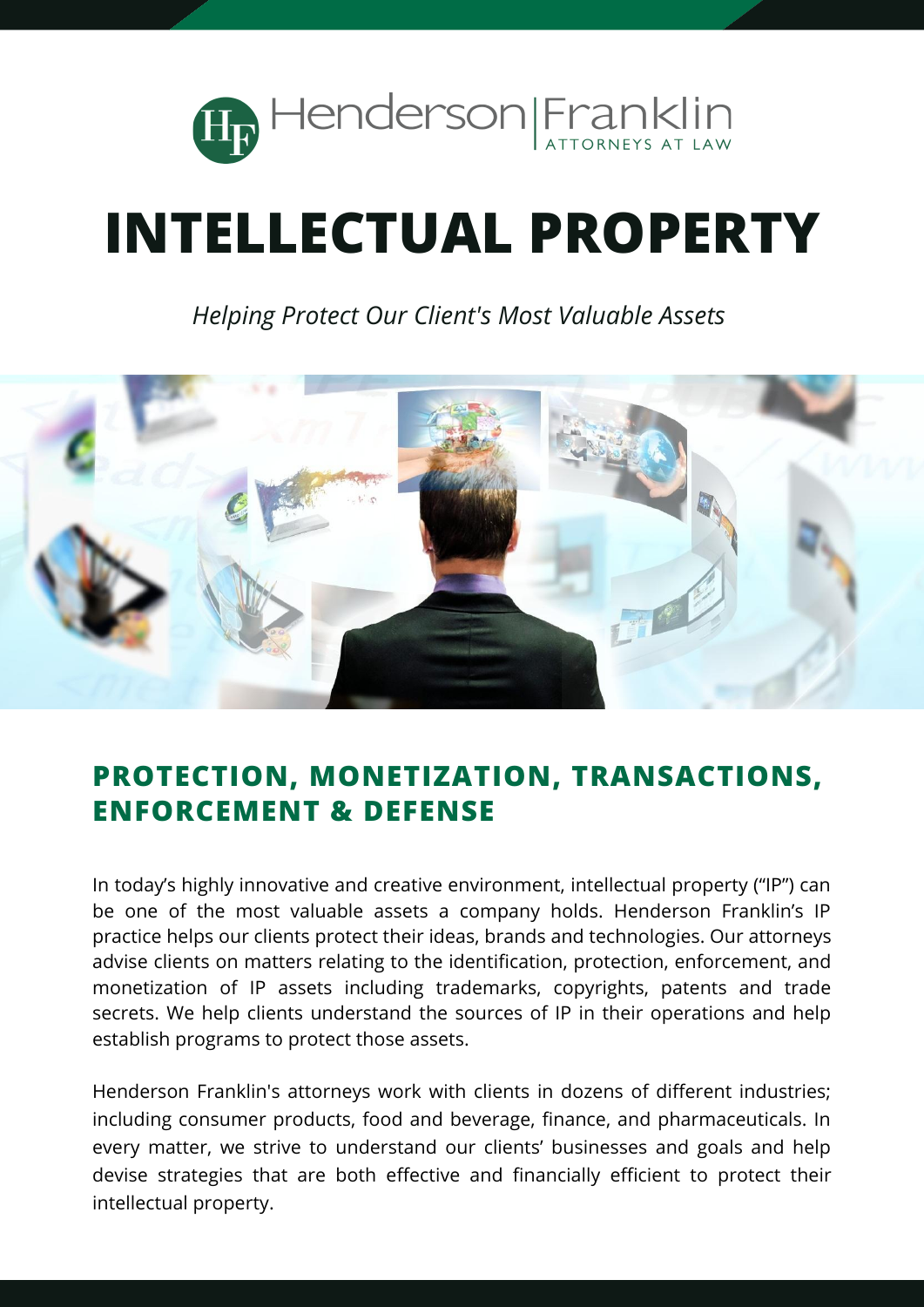#### **TRADEMARKS**

Our IP attorneys assist clients in the selection, protection, licensing and selection, protection, licensing and enforcement of trademarks in the U.S. and abroad. We work with clients on high profile global branding initiatives, manage trademark portfolios for significant global brands, and help startups protect their name. From search and clearance through all aspects of registration and maintenance, our IP practice group can help protect your brand.

#### **COPYRIGHTS**

We counsel clients on issues relating to copyright protection and registration, including the acquisition of ownership rights and licensing. Whether it is software or sculpture, our copyright practice can help you protect your creative expression.

#### **PATENTS**

Henderson Franklin's patent practice helps clients secure U.S. and foreign patent protection for their innovations – giving clients an often critical period of exclusivity in the marketplace. We also advise clients on a number of patent-related matters including prior art searches, freedom-tooperate searches, non-infringement opinions and licensing/transferring patent rights.

#### **TRADE SECRETS**

We help clients understand trade secrets and develop internal programs and controls to protect those secrets. By providing clients with tools such as nondisclosure agreements, employment agreements and other measures, we help them ensure that their valuable IP assets are secure.

#### **TRANSACTIONS**

Intellectual Property is a key component of many business transactions. Whether it is conducting IP due diligence in merger and acquisition ("M&A") deals, drafting consulting or development agreements or advising franchisors and franchisees, we

work with clients to help understand how business transactions impact IP rights and to preserve or transfer those rights. With significant experience in licensing, franchising, M&A, and a variety of other transactions, our IP attorneys assist clients through any type of transaction.

#### **ENFORCEMENT AND LITIGATION**

Our IP attorneys work with clients to monitor and enforce rights against thirdparties including infringers, counterfeiters and other unauthorized users of IP assets. We also defend clients against such claims. IP litigation is a serious matter and<br>Henderson Franklin's attorneys have Henderson Franklin's attorneys have litigated numerous trademark, patent, copyright and trade secret cases in federal and state courts, as well as before the United States Patent and Trademark Office.

#### **INTERNET AND DATA SECURITY**

The Internet is important not only for purposes of active e-commerce but also as a marketing tool. Our attorneys provide clients with direction concerning privacy policies, terms of use and sales and marketing issues. Further, we work with clients on data security issues and response programs, helping clients prepare for, as well as guide them through, the inevitable rough waters a breach can bring.

#### **SOCIAL MEDIA**

Social media presence is an increasingly important business tool and asset, yet few take active steps to protect their social media presence. Businesses often fail to put proper contracts in place with outside consultants that could raise issues about who owns and controls the IP associated with social media accounts. Our attorneys work with companies to police, secure and protect their social media accounts, as well as work with social media influencers, YouTube content producers and others to capitalize on large social media followings through endorsement, merchandising and licensing opportunities.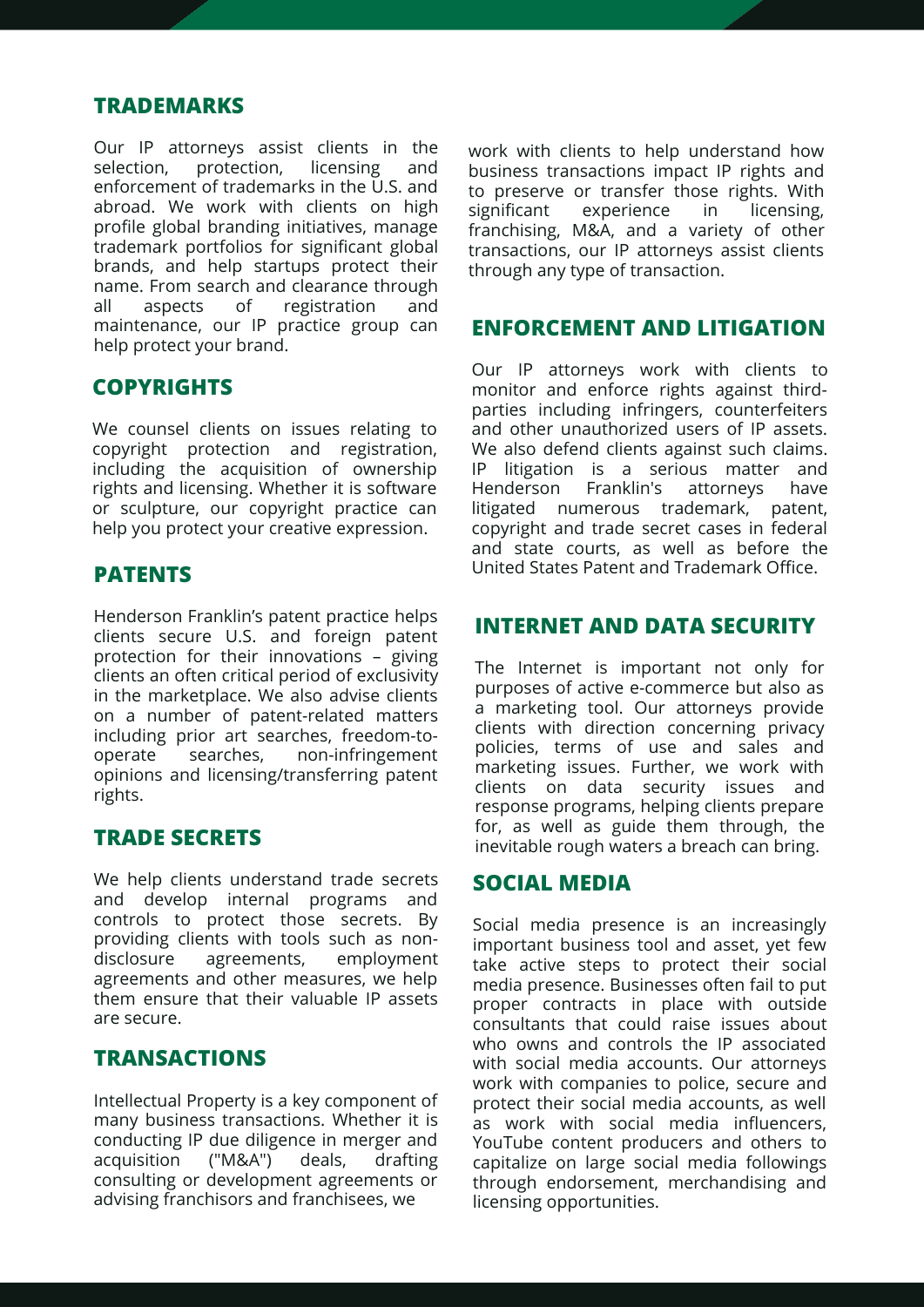## **TEAM SPOTLIGHT**

#### **MARK NIEDS, ESQUIRE, PRACTICE GROUP CHAIR**

**Direct Dial: 239.344.1153 Email: mark.nieds@henlaw.com**



Mark advises clients on domestic and international intellectual property issues, including new product launches, corporate re-branding projects, acquisitions, and licensing. He also assists clients in internet-related issues, including privacy policies, terms of use agreements, user agreements, DMCA compliance, domain name litigation, and cybersquatting matters. Mark represents trademark owners in cease and desist matters and infringement and counterfeiting actions, and handles copyright registration and licensing, developing trade secret protection strategies, and intellectual property due diligence projects.

#### **LUCA HICKMAN, ESQUIRE, REGISTERED PATENT ATTORNEY Direct Dial: 239.344.1307 Email: luca.hickman@henlaw.com**



Luca advises inventors, artists, and musicians and works on high profile business and contractual matters, including multi-million dollar mergers and acquisitions involving publicly traded companies and celebrities. He assists clients with the creation and management of intellectual property portfolios, brand licensing, antiinfringement matters – including anticounterfeiting work – and creating and overseeing global trademark portfolios. With his background as an electrical engineer, Luca understands the underlying technical issues involved in his client's inventions and helps them prosecute, license and litigate U.S. and foreign patent rights.